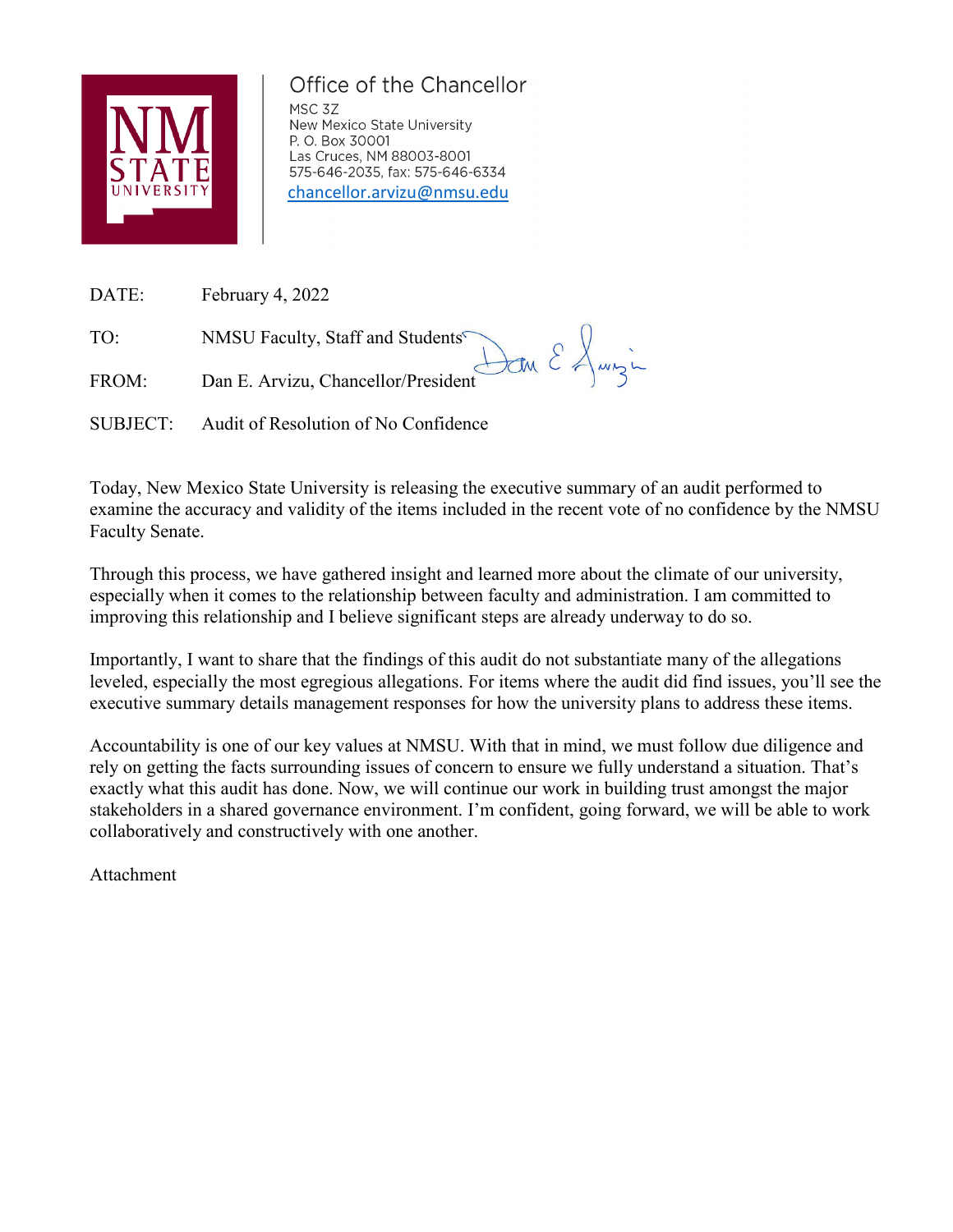

**Audit Services** New Mexico State University MSC 3AU, Box 30001 Las Cruces, NM 88003-8001 Phone: (575) 646-4912

## **EXECUTIVE SUMMARY**

To: Dr. Ammu Devasthali, Chair Regents Audit and Risk Committee

From: Audit Services

Through: Rick Rivas, Interim Chief Audit Executive

fick for

Subject: Audit of Resolution of No-Confidence

On behalf of the Board of Regents Audit and Risk Committee (RARC), Audit Services has conducted an audit to build an understanding of completeness, accuracy, and validity of the items included in Faculty Senate Proposition 04-21/22: A Resolution of No-Confidence in the President and Provost of New Mexico State University - Appendix A: Misappropriation of University Funds, Appendix B: Unethical Hiring and Promotion Practices, Appendix C: Deliberate Circumvention of Due Process, Appendix D: Rejection of Principles and Practices of Shared Governance, and Appendix E: Broader Impacts of Systemic Failure of Leadership.

The requested audit reviewed the facts, circumstances, applicable policies, and procedures relevant to the violations alleged in the above-referenced proposition, in accordance with international internal auditing standards promulgated by the Institute of Internal Auditors (IIA).

Audit Services **did identify** instances of non-compliance with NMSU policies, rules or procedures, and lack of adequate oversight, resulting in some **findings and observations**. In addition, areas of improvement are noted herein. Audit Services purview includes university processes, policies, and adherence to such but does not duplicate efforts and investigations conducted by the Office of Institutional Equity (OIE) pursuant to the policy applicable to OIE's role and responsibilities.

After review, analysis, and research of the topics covered by this Audit, Audit Services summarizes the outcomes and recommendations as follows:

# **Appendix A: Misappropriation of University Funds**

• Exorbitant Number of Associate/Vice Provosts *Outcome: Audit Services determined the claim of an Exorbitant Number of Associate/Vice Provost positions was unsubstantiated. Recommendation: None*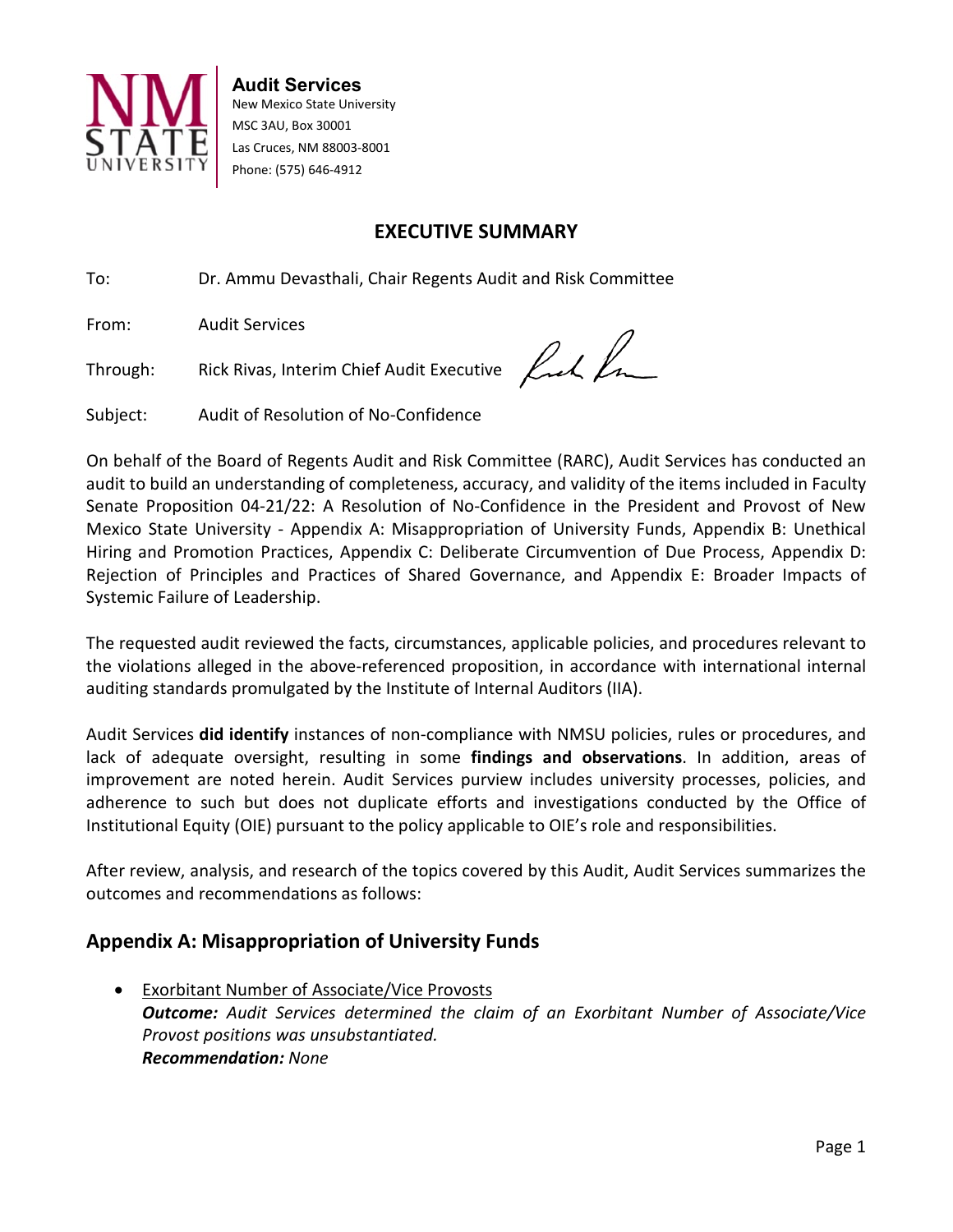#### • Technology and Other Academic Packages Purchased

*Outcome: Audit Services found that the misappropriation of university funds in reference to Technology and Other Academic Packages was unsubstantiated. The outcome reflects information gathered and reviewed by Audit Services during the audit timeframe but does not encompass all existing material or evidence.*

#### *Recommendations:*

- o *ICT should complete an enterprise-wide system cost of ownership initiative (the true cost of ownership for ICT resources current and projected and a comprehensive assessment of information technology or other costs across enterprise boundaries over time).*
- o *ICT should review the Help Desk processes and systems used regarding Central ICT, College ICT, and other support units (Community Colleges, NMDA, PSL, and siloed units.).*

*Management Response:* The University agrees with the recommendations. As part of the process of identifying NMSU technology costs, ICT has been inventorying systems and system owners. Over the next 12-18 months, ICT will work to develop appropriate total cost of ownership models to capture application and infrastructure costs. Additionally, the existence of multiple and disparate ticketing systems across the institution provides NMSU with an opportunity to consolidate those platforms and adopt a single service system capable of connecting people, functions, and systems across your organization. This opportunity will be evaluated and prioritized in the context of other technology updates over the next 12 months and acted on accordingly.

#### • Department Scorecard

*Outcome: The claim of propagated return on investment/NMSU goals/scorecard measure as a punitive tool of human capital measures was found to be unsubstantiated. Recommendation: Administration should conduct a follow-up review of Department Scorecards to ensure that upon implementation, the concerns of the Faculty Senate of the potential for discrimination are reevaluated.*

*Management Response:* Further development and the eventual implementation of the departmental scorecards is on hold until a permanent Provost is hired. Vice President for Research, Creativity, and Strategic Initiatives reported this to the Facutly Senate Standing Committee on Research and Creativity on January 18, 2022. The committee will be kept informed of any new developments and be part of a review process prior to implementation.

## **Appendix B: Unethical Hiring and Promotion Practices**

• Graduate Faculty Fellow Position/Interim Associate Dean Hiring Action

*Outcome: Audit Services found the Graduate Faculty Fellow/Interim Associate Dean Position hiring claim to be substantiated due to non-conformance, lack of enforcement, and internal control weakness of HRS processes. Non-conformance to HRS processes by the Provost Office is shown to be more of a control breakdown rather than human error.*

#### *Recommendations:*

- o *HRS should identify mechanisms to strengthen hiring and promotion internal process controls.*
- o *HRS should provide mandatory training to the HRS Processes on a regular basis (i.e., annually.)*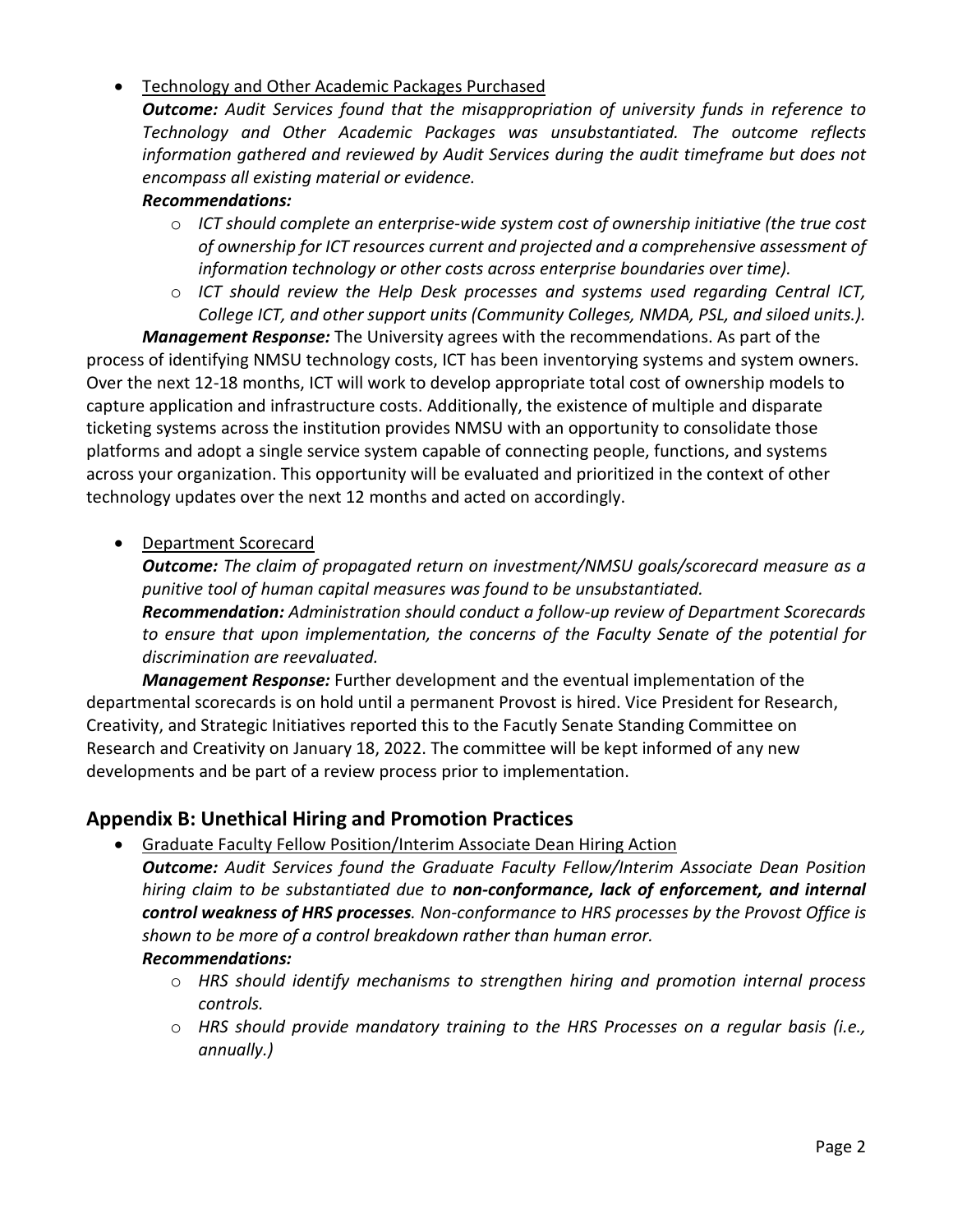o *HRS should establish a robust procedure for handling exceptions to the HRS process, including but not limited to strong criteria, justification of exception, and final approvals from both Assistant Vice President of Human Resource Services and Vice-Chancellor.*

*Management Response:* The Graduate Faculty Fellow Position/Interim Dean hire did not fully conform to, wholly enforce and exercise sufficient internal control of relevant HR processes in this hire, partly due to lack of clarity in these processes. Communication and training on these processes will be improved. Mechanisms to mature the hiring process of faculty fellows, which have not been common at NMSU, and creating faculty fellow hiring expertise among HRS and academic affairs offices are required. Examination of best practices and appropriate internal controls specific to hiring faculty fellows will strengthen needed training. Finally, management agrees with the recommendation to establish a robust procedure to handle exceptions to HRS processes. There are times when need for expediency and/or conflicting processes require exceptions to achieve the right hiring outcome.

#### • Promotions and/or Hires

*Outcome: Audit Services found that the non-advertisement claims for promotions and the Visiting Advisor hire to be unsubstantiated; however, noted non-conformance to HRS processes. Recommendation: HRS should identify mechanisms to strengthen hiring and promotion internal process controls.* 

*Management Response:* The University agrees with the recommendations with the proposed revision that exceptions to HRS policy and procedures be approved by the Chancellor, Vice Chancellor, Provost or Dean/VP of the college or division as appropriate. Over the next 12 months, the hiring and promotion processes will be reviewed for opportunities to strengthen internal controls. Mandatory training on HRS processes will be implemented and required for faculty and staff as appropriate for attendance annually. This opportunity will be evaluated and prioritized in the context of other HRS tasks and responsibilities over the next 12 months and acted on accordingly.

• Quid Pro Quo Promotion to Full Professor *Outcome: Audit Services found the quid pro quo claim to be unsubstantiated. Recommendation: None*

#### **Appendix C: Deliberate Circumvention of Due Process**

- Library Information Request *Outcome: Audit Services found the claim of mishandling of Library Information Requests to be unsubstantiated. Recommendation: None*
- Accountability & Responsibility to Faculty Constituents *Outcome: Audit Services found the claim of lack of Accountability and Responsibility to Faculty Constituents to be unsubstantiated. Recommendation: NMSU should continue to strengthen and identify areas for Shared Governance via the Teibel Shared Governance Engagement and other mechanisms. Communication, trust, transparency, and other collaboration between faculty and administration should also be strengthened; benchmarking and periodic surveys should be used to measure progress over time.*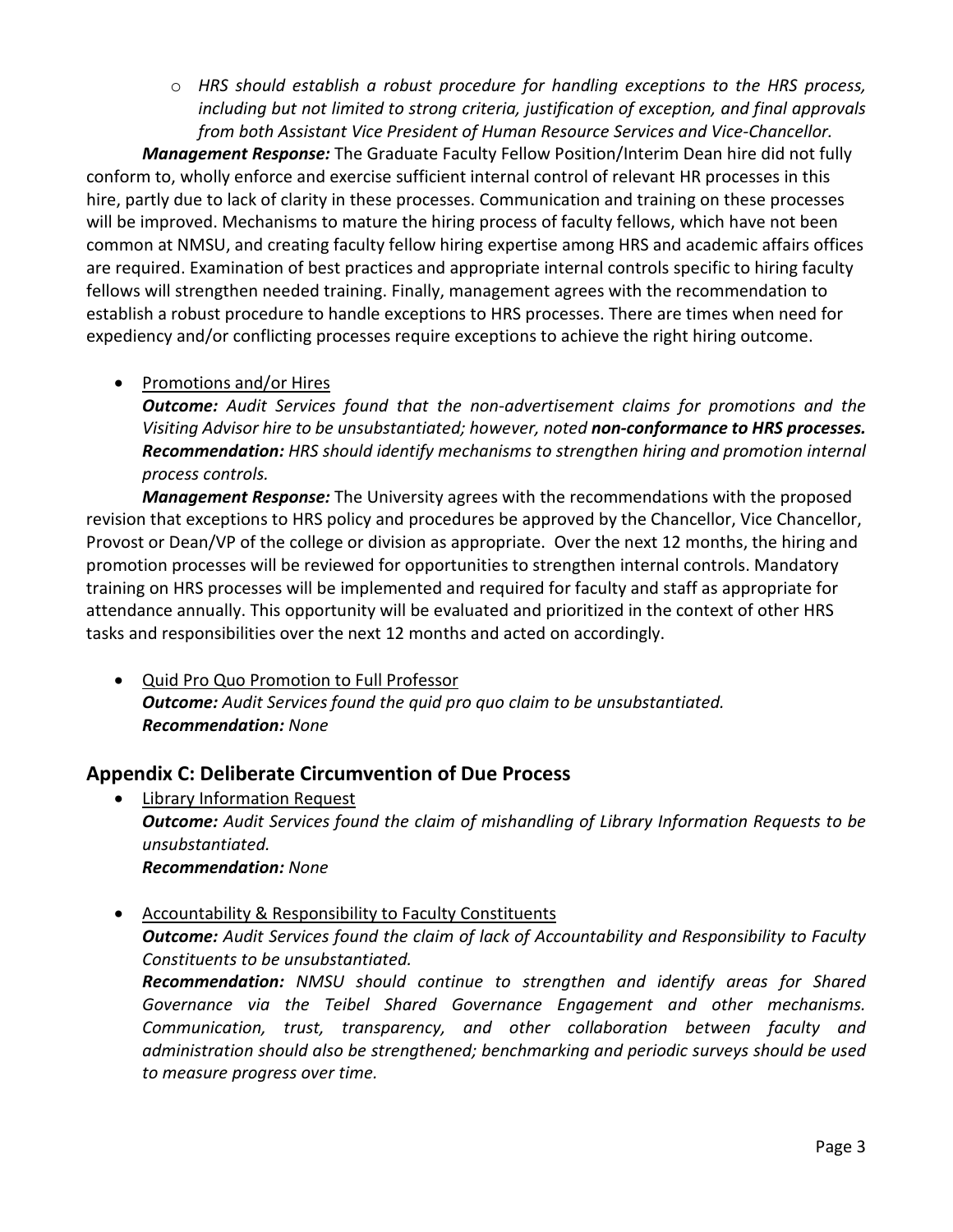*Management Response:* NMSU is strengthening shared governance through engagement with faculty committees, meetings with Faculty Senate Leadership, faculty inclusion on NMSU committees, and in consultation with Teibel Inc. Progress will be assessed continuously with feedback and other means, along with climate surveys every two years.

• Faculty and Human Resources/Employee & Labor Relations

*Outcome: Audit Services found that the claim of Deliberate Circumvention of Due Process in relation to the faculty and human resources/employee and labor relations process to be partially substantiated due to the absence of written procedures and process steps. In addition, fragmentation of the faculty grievance process across multiple university units (i.e., OIE, Human Resources, ELR) caused inefficiencies to the grievance process and process breakdowns. Recommendations:*

- o *NMSU Administration should consider shifting all Faculty HRS and Faculty Labor Relations to the central HRS department and refining and documenting faculty labor relations and faculty HRS functions.*
- o *The University should strengthen all partnerships between Faculty, HRS, OIE, Labor Relations, and ICT.*

*Management Response:* The University agrees with the recommendation to shift Faculty Employee Relations to central HRS department. Faculty Employee Relations has been shifted to the central HRS department: Employee and Labor Relations (ELR) office. ELR will work to refine and document faculty employee relations and faculty HRS functions. This opportunity will be evaluated and prioritized in the context of other HRS tasks and responsibilities over the next 12 months and acted on accordingly.

# **Appendix D: Rejection of Principles and Practices of Shared Governance**

• College of Education and College of Health and Social Services Merger

*Outcome: Audit Services found that Rejection of Principles and Practices of Shared Governance as referenced to the College of Education, College of Health and Social Services merger to be unsubstantiated with recommendations, which can be attributed to shared governance and policy weaknesses. This reflects information gathered and reviewed by Audit Services during the audit timeframe but does not encompass all existing material or evidence.*

# *Recommendations:*

- o *Both Administration and Faculty should fully document business process flow and conduct value stream analysis; Process/Value Stream Mapping is a way to identify waste, reduce process cycle times, and implement process improvement. In addition, this methodology helps facilitate information flow, along with other important related data.*
- o *NMSU's Administration and Faculty should strengthen communication and transparency bilaterally by informing all stakeholders timely, addressing questions and concerns, including rationale, impact, and value; align communication and actions with the unit and University's mission.*

*Management Response:* Although this is related to HEST, the recommendation to document business processes, conduct value stream analysis and implement process improvement methods is being done and will continue throughout NMSU.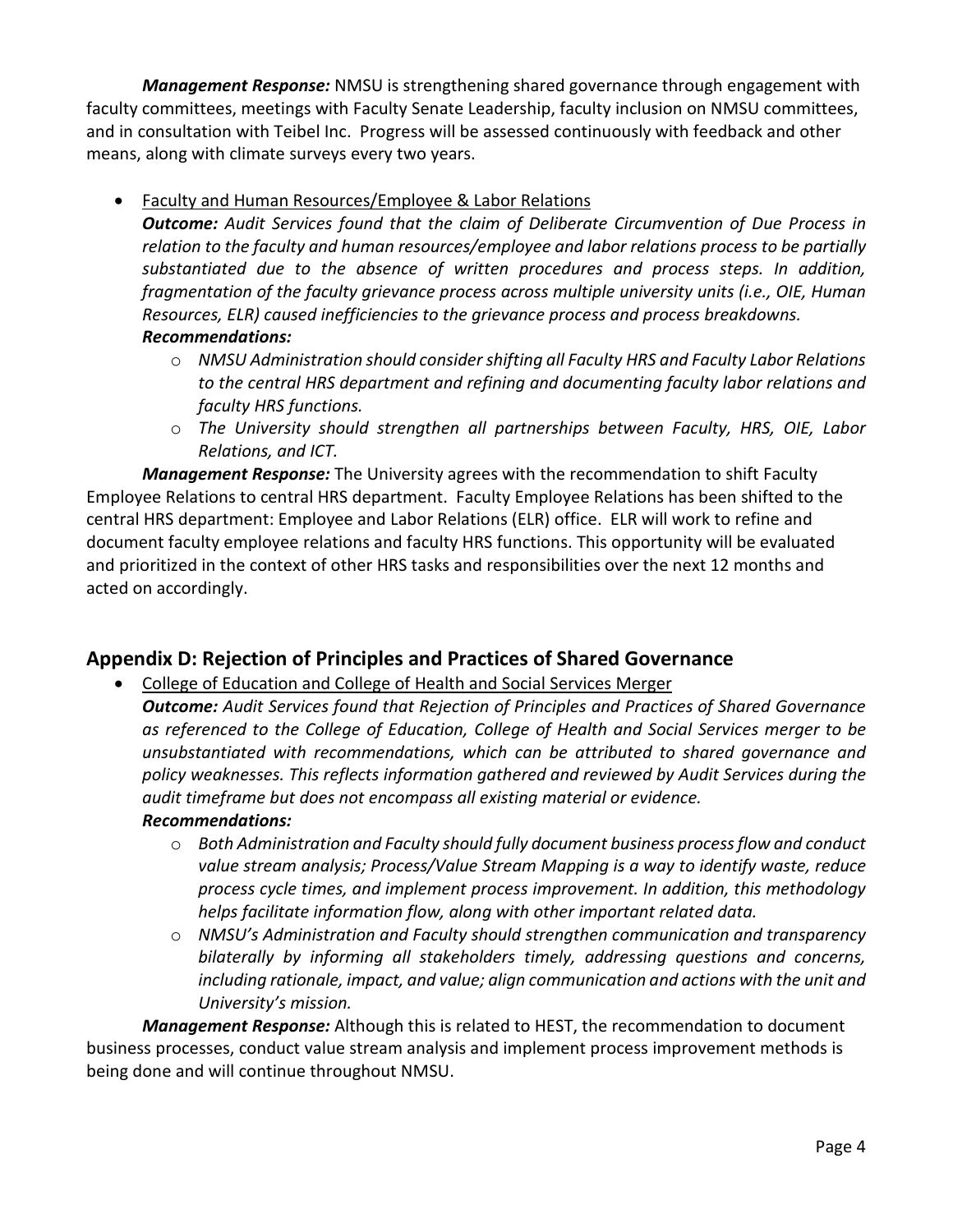#### • Safety & Security Concerns on Campus

*Outcome: Audit Services found Safety and Security Concerns on Campus to be unsubstantiated. Recommendation: Audit Services has identified an opportunity for improvement, by the Provost's Office, to update policies to reflect the current practice of the Provost's Office role in the CARE Committee process of handling faculty safety.*

*Management Response:* The Provost Office is not involved in the CARE team. CARE exists to address concerns on the campus in general. Also, with the movement of Employee Labor Relations to HRS, HRS will need to be in a position to address how they will handle those matters moving forward.

• Creation and Perpetuation of an Adversarial Relationship *Outcome: Audit Services substantiated that adversarial conditions exist. This is incumbent on all to resolve.*

#### *Recommendations:*

- o *Both Administration and Faculty should initiate team building, strengthening bilateral trust, and diversity awareness training.*
- o *NMSU should Initiate skip level one-on-one meetings and 360 feedback programs across all units.*

*Management Response:* NMSU is working with Teibel Inc. to improve the relationship between administration and faculty, including holding joint sessions to improve trust. Diversity training planning is underway, led by Dr. Linda Scholz. NMSU will explore skip level one on one meetings and 360 feedback programs.

## **Appendix E: Broader Impacts of Systemic Failure of Leadership**

Blanket policy prohibiting Las Cruces students from enrolling in branch campus online courses *Outcome: Audit Services found that the claim that the policy prohibiting Las Cruces students from enrolling in branch campuses may negatively impact students to be unsubstantiated.* Audit Services noted that a robust document retention process and flow to retain all requests for exceptions approved or denied is not implemented.

*Recommendation: Fully Document the policy prohibiting Las Cruces students from enrolling in branch campuses and Implement a robust document retention process and flow to retain all requests for exceptions approved or denied.*

*Management Response:* The primary campus restriction policy can be found at:

https://records.nmsu.edu/campus-priority-registration/. This also documents the exceptions. The Center for Academic Advising and Student Support will work to identify a process to document the number of requests made each semester and the outcomes of the decisions.

#### • Additional Systemic Impacts

*Outcome: Audit Services found that Additional Systemic Impacts to be substantiated, which is incumbent on all to resolve. The lack of trust and adversity may result in potential financial loss and reputational harm to the University.*

Audit Services would like to thank and acknowledge Faculty and Staff for their cooperation and assistance throughout this audit.